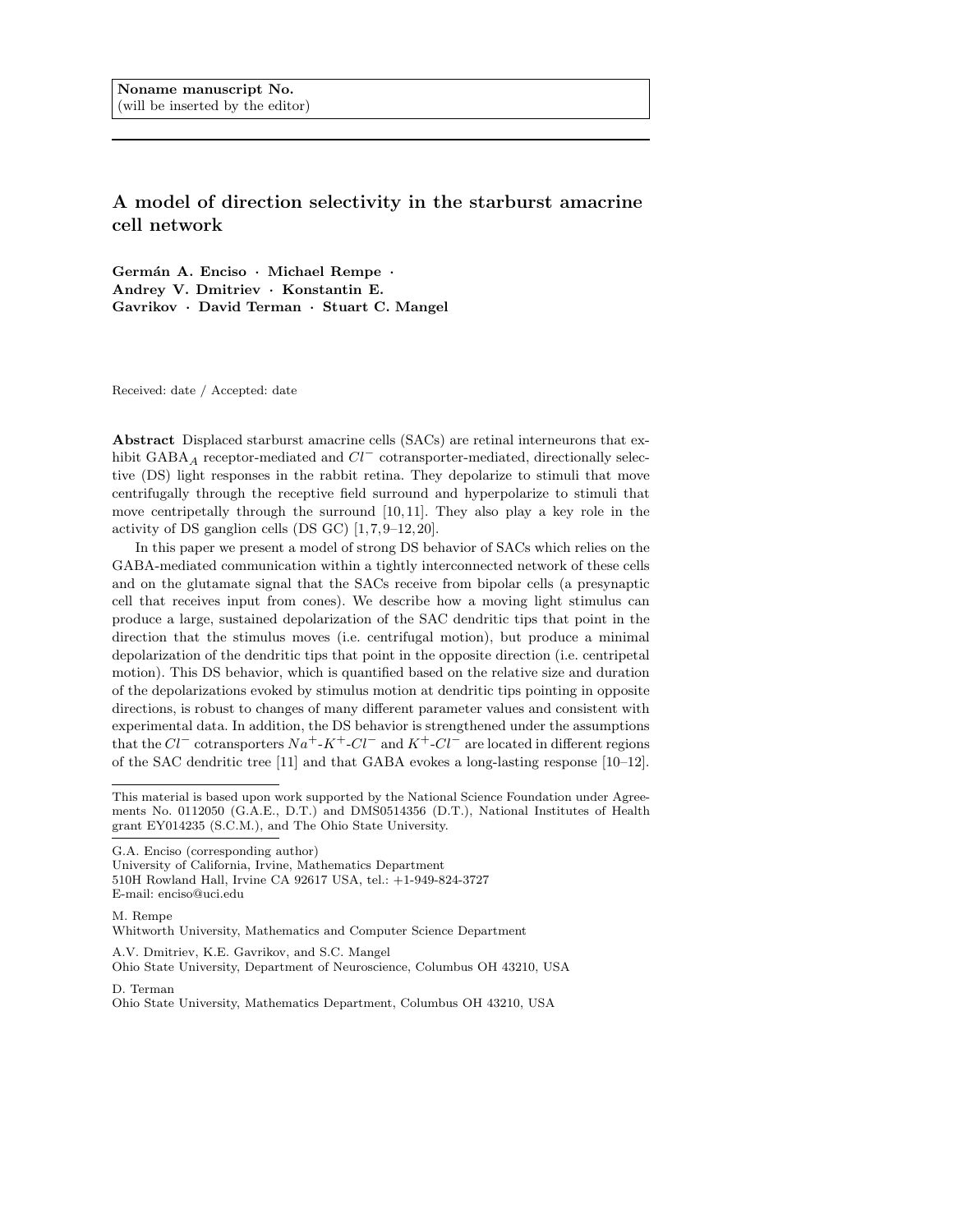A possible mechanism is discussed based on the generation of waves of local glutamate and GABA secretion, and their postsynaptic interplay as the waves travel between cell compartments.

Keywords: direction selectivity, retina, starburst amacrine cell, ion cotransporters

# 1 Introduction

In the context of visual neuroscience, the term *direction selectivity*, a phenomenon first described in the vertebrate retina in the 1960's [2], refers to a neural pathway that relays information about the specific direction that an object is moving. A basic experiment in this context is the following. Suppose that the retina of an animal is stimulated directly on its surface using a small moving light source. By measuring the voltage response of a so-called directionally selective ganglion cell (DS GC) to the light signal, one finds that these cells generate a large number of action potentials in response to the moving light — but only when the light moves in a specific direction called the preferred direction (Fig. 1a). If the light moves in the opposite direction (known as the null direction), then few or no signals are recorded. Each On-Off DS GC in the rabbit, the species in which this light response has been studied most thoroughly, has one of four preferred directions, which are parallel to the directions in which the four rectus muscles move the eye [16]. Also, the response doesn't change significantly if one varies the general location of the light input within an area around the DS GC known as the receptive field.

An important problem in retinal neuroscience, which is still unresolved to a large extent, has been to uncover the mechanisms behind this simple behavior. How does the DS GC only fire in response to light signals moving in one direction, but not in another? Various potential mechanisms have been constructed; see for instance Masland [13] for a review. A consensus is emerging in the literature that a special type of radially symmetric retinal interneuron, the starburst amacrine cell (SAC), might be implicated in an important way in this process.

The DS GC does not respond directly to light. Rather, a light moving over the retinal surface directly stimulates a sequence of cones that then signal a sequence of bipolar cells. The light responses of cones and bipolar cells are not directionally selective - they respond in the same way to light moving in any direction, and the bipolar cells relay this signal to both DS GCs and SACs. SACs signal DS GCs at the synaptic contacts between SAC distal dendritic tips and the dendrites of the DS GCs. Therefore, signaling between the bipolar cell, SAC, and DS GC constitutes a neural network that generates the DS light responses of the DS GC.

Two recently proposed hypotheses  $[6, 7, 9-11]$  that, if both true, could explain the directionally selective behavior of the DS GC (see Fig. 1) are the following:

- (I) When a light signal moves across the receptive field of a SAC, the only dendritic tips of the SAC that become strongly depolarized are those pointing in the direction that the light is moving  $[6, 7, 10, 11]$ .
- (II) All SAC dendrites that connect to a given DS GC are pointing in the null direction of the DS GC and inhibit the DS GC when they are depolarized [6, 9–11].

In this way, if a SAC has a dendrite that points in the null direction of a DS GC and connects to that DS GC, then by (I), a light signal moving across the SAC receptive field in that direction would depolarize the SAC dendrite, which would then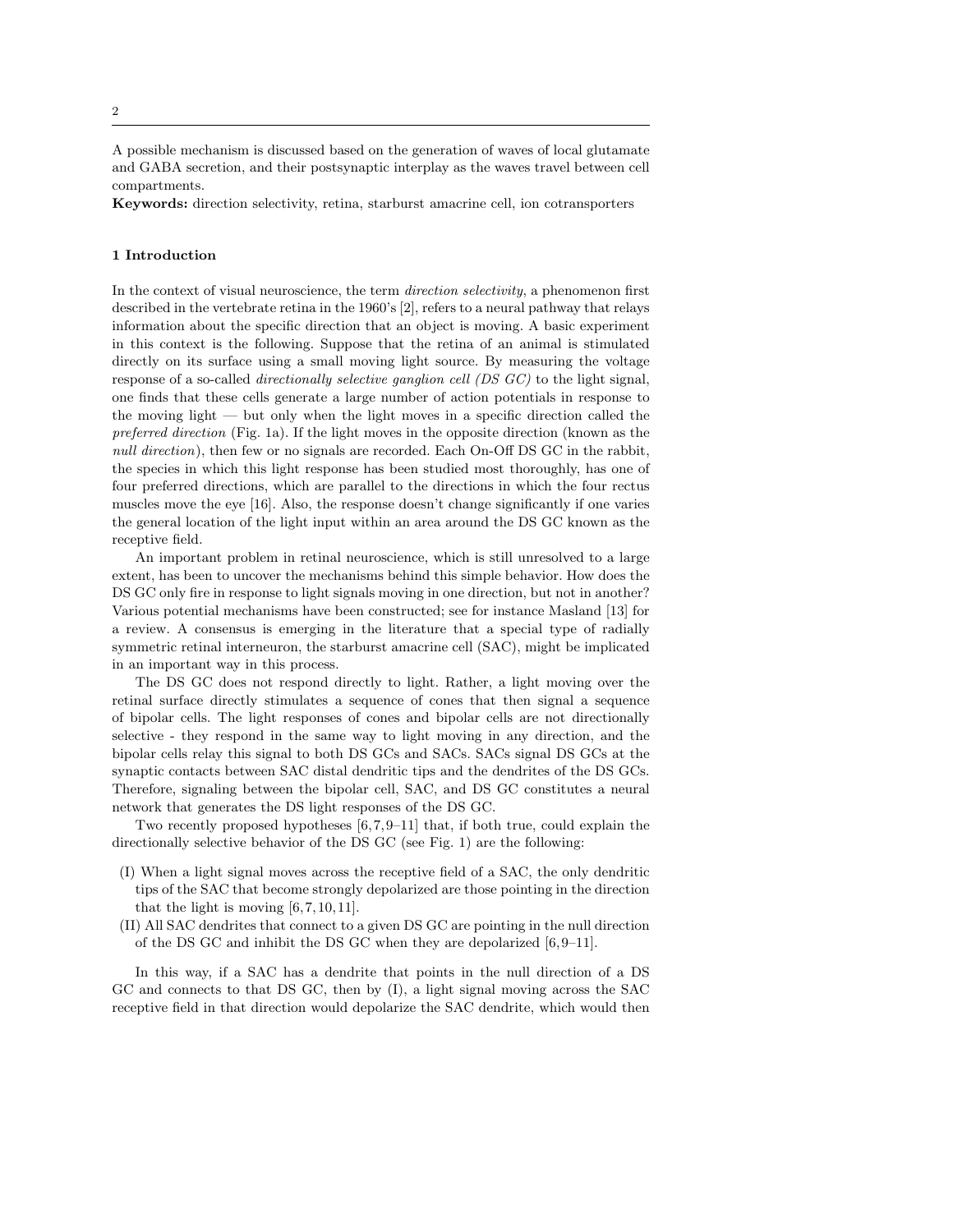

Fig. 1 a. Directionally selective ganglion cells (DS GC) respond strongly to light stimuli moving in a particular direction anywhere within their receptive field, but respond little or not at all to stimuli moving in the opposite direction. b. Illustration of hypothesis (I). As a light signal moves, say, from left to right, only the right-most SAC dendritic tips depolarize (marked with circles). c. Illustration of hypothesis (II). The SAC dendrites (shown in blue) connecting to a DS GC tend to point towards a single direction, in this case towards the right, which is the null direction of the DS GC. A stimulus that moves in the null direction of the DS GC (e.g. in this case toward the right) depolarizes the rightmost SAC dendritic tips, which then inhibit the DS GC. (Cellular communication marked with squares.)

inhibit the DS GC. More importantly, a light signal moving across the SAC receptive field in another direction would not strongly depolarize the dendrite (also by (I)), and this dendrite would therefore not signal the DS GC. The asymmetry necessary for the DS GC to signal only when light moves in its preferred direction is provided by the inhibition it receives from synaptically-connected SAC dendrites that point in its null direction (by II).

Note that condition (II) can explain the experimental observation that the DS GC responds to a single direction of motion. Also, (I) implies that the radially symmetrical SACs have dendrites which behave to some extent independently of each other.

Evidence for (II) is given in [9], where the voltage of a DS GC is measured using voltage clamp recording as it is stimulated by a light signal moving along its null direction. The authors show that the inhibition of the DS GC begins some time before the signal reaches the cell and ends immediately after the signal leaves it, suggesting the presence of a 'lobe of inhibition' immediately before the DS GC. This is consistent with the situation in Fig. 1c, where the SACs which communicate with the DS GC are located on the left side. Additional evidence is given in that paper by demonstrating that depolarizing SACs with current provided through the recording electrode inhibited nearby DS GCs only if the SACs were on the null side of the GCs (i.e. the depolarized SAC dendrites were pointing in the null direction of the GCs).

In this paper, we provide a model of a network of SACs that satisfies the behavior in hypothesis (I), which can be thought of as a 'directionally selective' behavior for the SAC. There are several previous models of (I) in the literature for individual cells; for instance, see the recent work by Tukker, Taylor, and Smith [18], which uses a spatially explicit compartmental model of a SAC and measures different peak voltages to light signals moving centripetally or centrifugally (i.e. towards or away from the soma, respectively). Note that studying centrifugal and centripetal motion is in a sense equivalent to moving light across the receptive field of the cell and studying individual dendritic responses.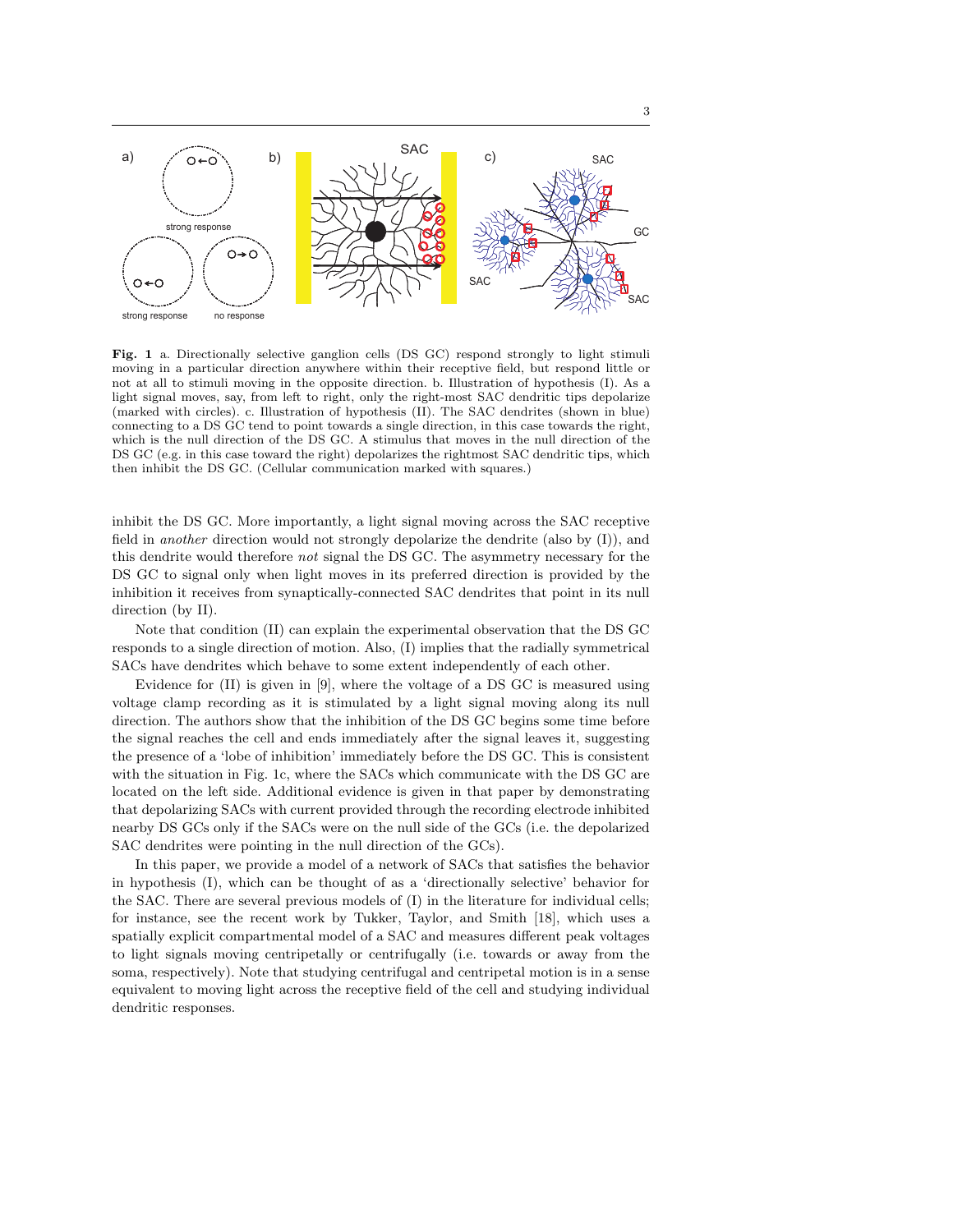We construct a network of multiple interacting SACs, as opposed to a single SAC, in order to model the way in which neighboring SACs communicate with each other, and to address the role that this communication may have in direction selectivity. This work is closely related to the previous model of Dmitriev et al. [6], which studied the question of direction selectivity in a single SAC using sequential glutamate and GABA inputs. A simplified discrete network model was also proposed by Münch and Werblin, however using a very different set of assumptions [14].

As we will show below, our model of SACs presents a strong DS effect (in the sense of (I)), which is robust when a number of parameters are varied. The DS effect relies on the presence of multiple overlapping cells; for example, it breaks down when only one cell is used. It is also enhanced when the neurotransmitter GABA has a sustained postsynaptic effect after its release [11,12]. Finally, the DS effect is strengthened in the presence of a Cl<sup>−</sup> potential gradient along the length of the SAC dendritic branches [11].

# 2 GABA, Glutamate, and  $Cl$ <sup>−</sup> Cotransporters

We now describe some of the basic biology and experimental findings that will be used in constructing our computational model.

# 2.1 The GABA and Glutamate Inputs

Each SAC may be either locally excited or inhibited depending on two different types of inputs. The first is the excitatory bipolar cell input resulting from a light signal stimulating that section of the retina at a given time. As mentioned above, SAC dendrites cannot sense light directly, but the cones located above them signal bipolar cells directly below, which release the neurotransmitter glutamate locally onto the SAC dendrites. The glutamate binds and opens ion channels in the SAC dendrite, which allows the cations  $Na^+$  and  $K^+$  to transverse the membrane, resulting in a strongly depolarizing net effect. In this paper, we refrain from modeling cones or bipolar cells directly. Rather, we consider the presence of glutamate as a proxy for a cone to bipolar cell to SAC signal.

The second input that a SAC receives in our model is a signal coming from other SACs, and it is mediated by the neurotransmitter GABA. Whenever a SAC dendritic tip becomes sufficiently depolarized, it is assumed to release GABA [5, 15,19], which binds to  $GABA_A$  receptors [4] and opens  $Cl^-$  channels in postsynaptic SAC dendrites. GABA is released from SAC dendritic tips through a vesicular mechanism [8, 12], and it is assumed to open  $Cl^-$  channels along the length of the postsynaptic SAC, as long as they lie sufficiently close to where it was released.

The effect of opening a  $Cl^-$  channel nevertheless may be either excitatory or inhibitory, depending on the location of the  $Cl^-$  channel along the dendrite. This is due to the presence of so-called Cl<sup>−</sup> cotransporters along the SAC dendrites, which we describe now.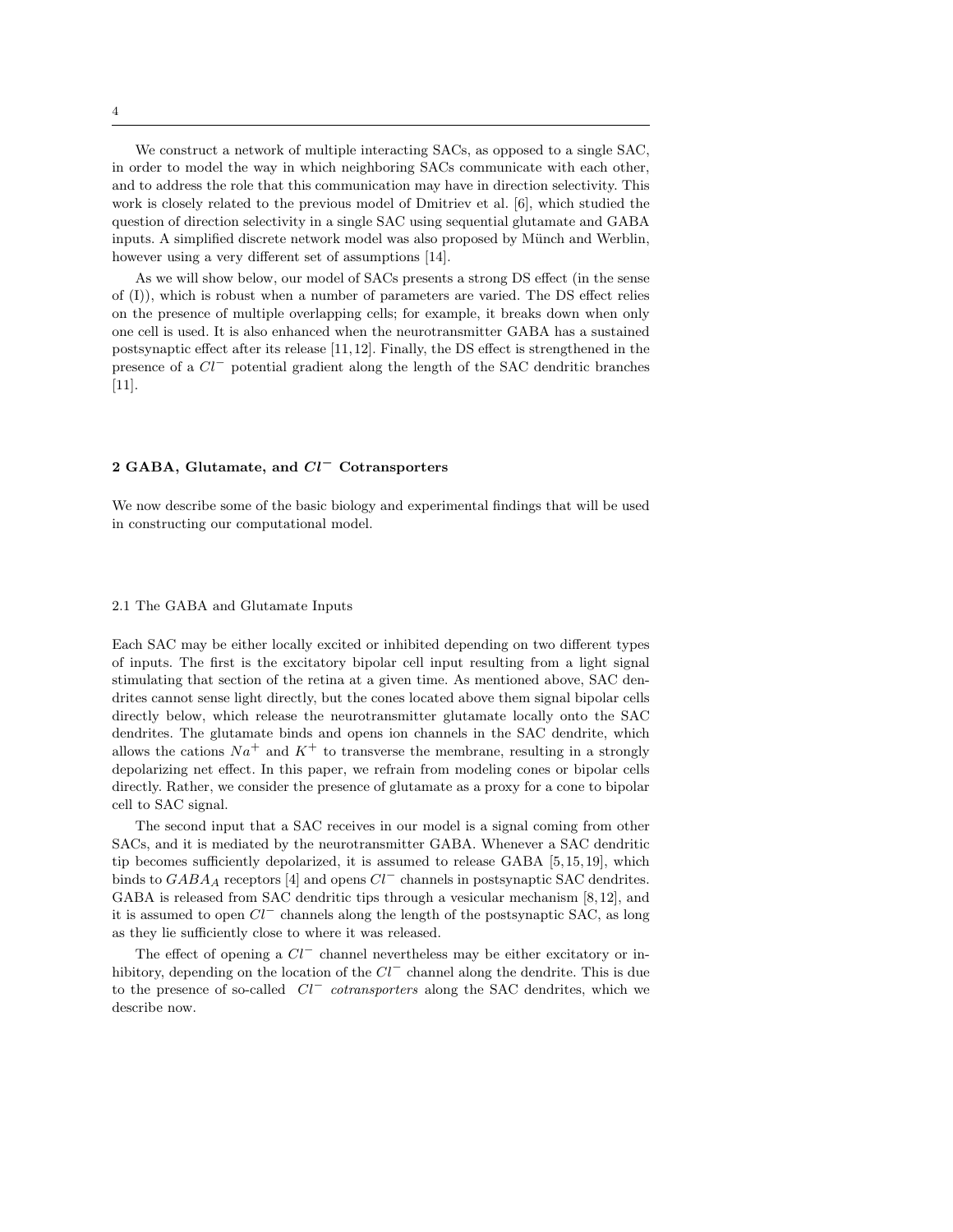

Fig. 2 a. The  $Cl^-$  reversal potential varies along the length of the dendrite due to the presence of one  $Cl^-$  cotransporter  $(Na^+ - K^+ - Cl^-)$  in the proximal dendrite near the soma and a second type of  $Cl^-$  cotransporter  $(K^+ \text{-} Cl^-)$  in the distal dendrite [11]. Therefore a GABA-evoked increase in Cl<sup>−</sup> conductivity depolarizes the proximal dendrite and hyperpolarizes the distal dendritic tip. b. GABA, glutamate, and  $K^+$  reversal potentials (as well as the resting potentialdotted line), as a function of SAC dendritic position. See [6] for an experimental derivation of these reversal potentials.

2.2  $Cl<sup>−</sup>$  Cotransporters and the  $Cl<sup>−</sup>$  Potential Gradient

The presence of two types of  $Cl^-$  cotransporters in SACs has been documented by Gavrikov et al. [11], and it allows for different  $Cl^-$  reversal potentials to coexist in the same SAC. In particular, the reversal potential near the soma is more positive than the resting potential in this location. Also, the  $Cl^-$  reversal potential near the dendritic tips is more negative than the resting potential at this position. Thus, the effect of GABA is excitatory proximally and inhibitory distally. This is shown in the model to strengthen the directionally selective response of the SACs.

The gradient of the  $Cl^-$  reversal potential along SAC dendrites can be understood as follows. It was concluded in [11] that the  $Cl^-$  cotransporters known as  $K^+$ - $Cl^-$  and  $Na^+$ -K<sup>+</sup>-Cl<sup>−</sup> are present along SAC dendrites, and that they are preferentially located near the dendritic tips and the cell soma, respectively (Fig. 2). The cotransporter  $K^+$ - $Cl^-$  is known to transport pairs of ions, one  $K^+$  and one  $Cl^-$ , together across the cell membrane [17]. Because the concentration of  $K^+$  is higher inside the cell under physiological conditions, overall the  $K^+$ - $Cl^-$  pairs are transported outside. The net effect is that the concentration of Cl<sup>−</sup> inside the cell becomes lower locally in that dendritic section; thus the  $Cl^-$  reversal potential is lowered where the  $K^+$ - $Cl^$ cotransporter is present.

The effect of the  $Na^+$ - $K^+$ - $Cl^-$  cotransporter is opposite to that of  $K^+$ - $Cl^-$ , thus effectively shifting the equilibrium potential of  $Cl^-$  to a value more positive than the resting potential in the section of dendrite where it is present. Given that the two ion cotransporters are located near the soma  $(Na^+ - K^+ - Cl^-)$  and the dendritic tips  $(K^+$ - $Cl^-$ ), the  $Cl^-$  gradient forms as described.

#### 3 Model Description

For the sake of computational efficiency, each individual SAC is modeled as six straight 'dendrites' radiating from a central point. Each dendrite contains two compartments: one distal compartment at the tip and one proximal compartment halfway along the dendrite. There is also a somatic compartment at the center of the cell, for a total of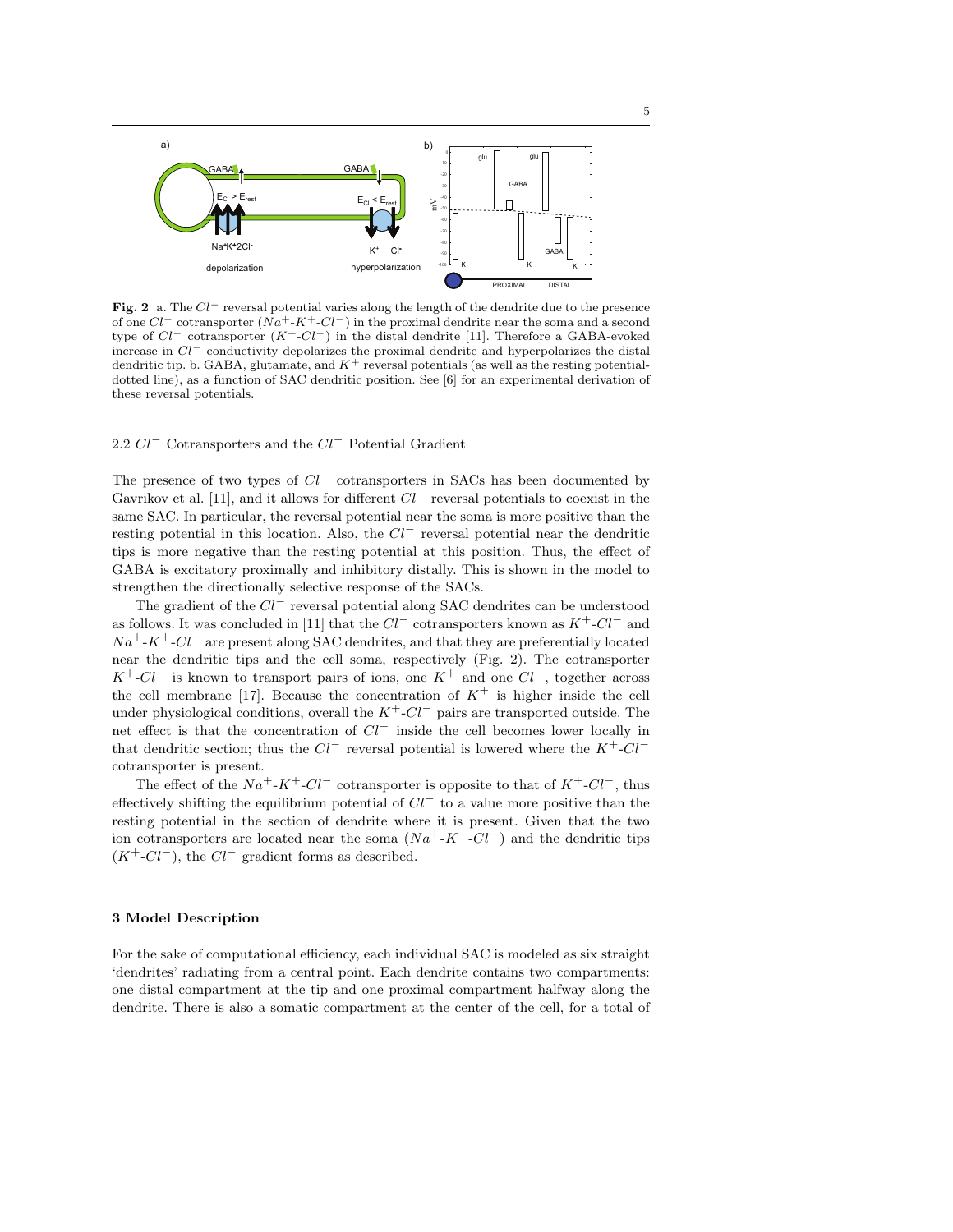13 compartments per SAC, as shown in Fig. 3a. We also consider in Fig. 8 below a similar model with three compartments per dendrite instead of two.

We consider arrays of cells, in which each cell lies half a dendrite length away from its closest cell neighbor (or a third dendrite length away in the three compartment case). Because of the regular hexagonal configuration, several compartments from different cells may lie in the same spatial location, i.e. are co-localized. This is important for cell to cell communication (described below). Similarly, one can define adjacent compartments, which are two compartments within the same SAC that are directly linked (such as the somatic compartment and any proximal compartment, or a proximal compartment and its adjacent distal compartment).

Every compartment c in a given SAC contains three types of ion channels (in addition to the  $Cl^-$  cotransporters, which are not modeled explicitly). The conductance of two of these ion channels is increased by the light-evoked release of glutamate and GABA by presynaptic bipolar cells and other SACs, respectively. One is a cation channel sensitive to glutamate receptor binding, which increases its conductance  $g_{\text{glu}}$  to model the presence of a light signal. Another is a GABA-sensitive  $Cl<sup>-</sup>$  channel, which increases its conductance  $g_{Cl}$  whenever co-localized dendritic tips of other SACs are sufficiently depolarized to release GABA. A third ion channel is a constitutive  $K^+$ channel, which has a standing conductance that is not altered by light or transmitter receptor binding.

The dynamics of the voltage  $v_c(t)$  at a given (non-somatic) compartment c is given by the equation

$$
\tau \frac{dv_c}{dt} = g_{Cl}(E_{Cl} - v_c) + g_{glu}(E_{glu} - v_c) + g_K(E_K - v_c) + \sum_{d \text{ adjacent to } c} \delta(v_d - v_c). \tag{1}
$$

Equilibrium potentials are represented by the letter  $E$  and conductances by the letter q. The letters  $\tau$  and v represent a time constant and the voltage, respectively. The positive parameter  $\delta$  represents the strength of the connection between adjacent compartments. Notice that two compartments are adjacent only when they are together in the same dendrite. In addition, there are no gap junctions coupling dendrites of two different cells. Fig. 2b shows the values of the equilibrium potentials as a function of the distance from the soma. The equilibrium potentials  $E_K$  and  $E_{glu}$  are constant, but  $E_{Cl}$  varies depending on whether the compartment is proximal or distal. It is at this point that the presence of the  $Cl^-$  cotransporters is implicitly used.

The glutamate conductance can be defined as a continuously increasing function of the light signal strength,  $g_{glu} = \sigma(L(c, t))$ . Since we will only have two types of light signal stimulating the network in this paper (strong light or no light), the conductance is determined for convenience by the formula

$$
g_{glu}(c,t) = \begin{cases} g_{glu,bound} \gg 0 \text{ if a light (i.e. glu) signal is present} \\ g_{glu,rest} \end{cases}
$$
 otherwise.

The conductance  $g_K$  as well as the time-constant  $\tau$  are fixed parameters of the system.

We now describe the equation for  $g_{Cl} = g_{Cl}(c, t)$ . Define auxiliary gating variables  $s_{c,1}(t)$ ,  $s_{c,2}(t)$  by

$$
\frac{ds_{c,1}}{dt} = \alpha (1 - s_{c,1}) H_1(v_c) - \beta s_{c,1},
$$
\n(2)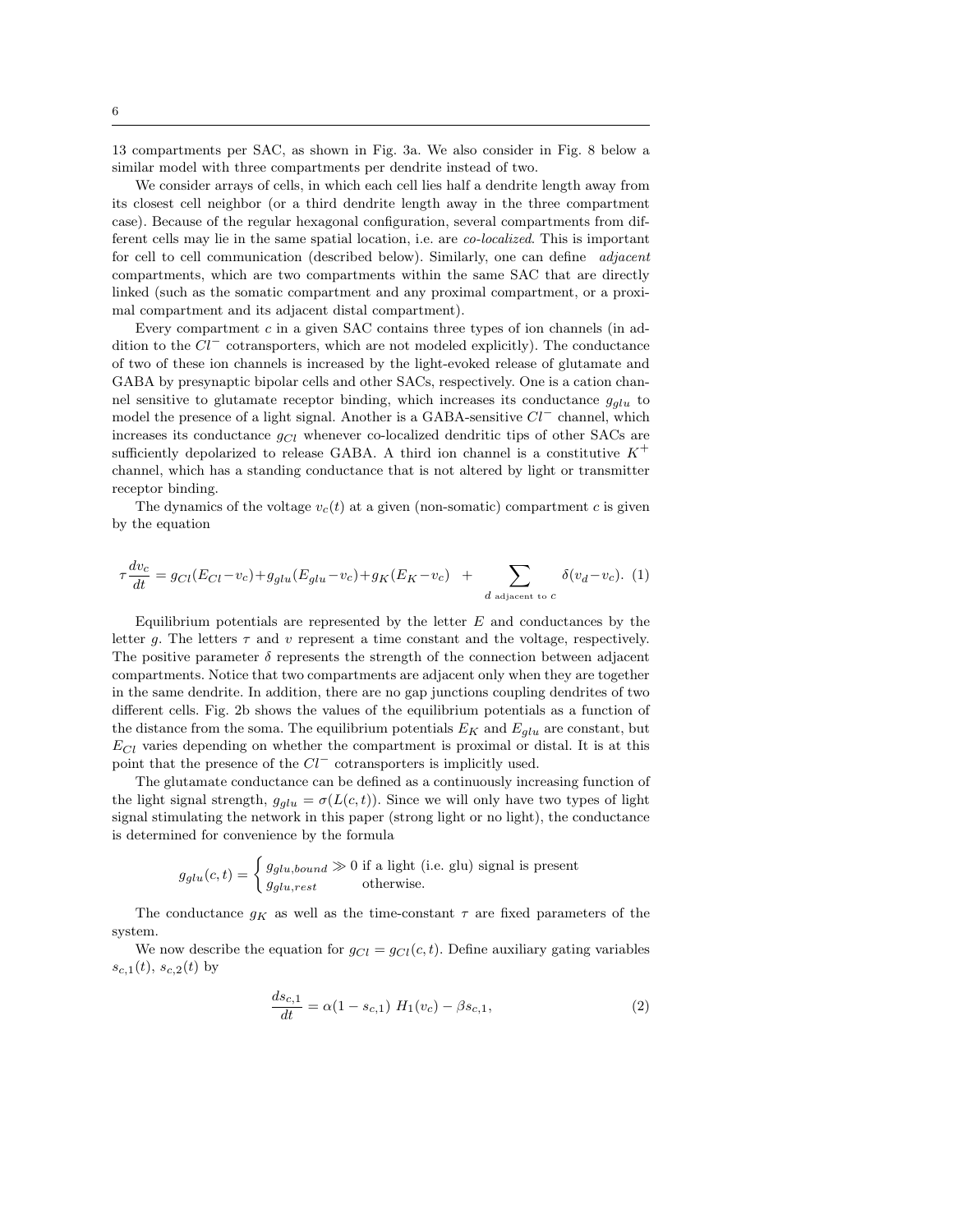where  $\alpha \gg \beta > 0$  are fixed parameters, and  $H_1(v) = 1/(1 + e^{-\frac{v - \theta_1}{k_1}})$  is a sigmoidal threshold function similar to the Heaviside function and centered around  $\theta_1 = -50mV$ . The variable  $s_{c,2}(t)$  represents the level of GABA secretion by the distal compartment c and it is defined by the equation

$$
\frac{ds_{c,2}}{dt} = \alpha (1 - s_{c,2}) H_2(s_{c,1}) - \beta s_{c,2},
$$
\n(3)

for  $H_2(x) = 1/(1 + e^{-\frac{x - \theta_2}{k_2}})$ . Finally, let

$$
g_{Cl}(c,t) = g_{Cl,rest} + (g_{Cl,bound} - g_{Cl,rest}) \sum_{d} s_{c,2}(t),
$$

where  $d$  varies over all distal compartments that are co-localized with  $c$  but different from c.

The constants  $g_{Cl,rest}$  and  $g_{Cl,bound}$  describe the  $Cl^-$  conductance under no GABA input and maximal GABA input, respectively. The purpose of the auxiliary gating variable  $s_{c,1}$  is to introduce a long-lasting GABA-evoked postsynaptic  $Cl<sup>-</sup>$  conductance after the presynaptic release of GABA. This incorporates in the model the finding that the GABA-evoked responses of SACs are several times longer than their glutamate counterparts  $[6, 11, 12]$ . Notice that in choosing the parameter values, we define  $\alpha$  to be several times larger than  $\beta$ .

Once a presynaptic voltage crosses to above the threshold value  $\theta_1$ , the variables  $s_{c,1}$  and  $s_{c,2}$  rise rapidly to 1. However, when the presynaptic voltage crosses to below the threshold,  $s_{c,1}$  begins to decay slowly to 0; the second synaptic variable  $s_{c,2}$  must wait until  $s_{c,1}$  crosses the threshold  $\theta_2$  before it begins to decay. This is shown in Fig. 3b, where we plot the response of the gating variables in response to a step increase in the presynaptic voltage signal.

In the case of the somatic compartment c, there are only  $K^+$  ion channels assumed to be involved, and the somatic voltage is determined by these channels together with the effect of adjacent compartments:

$$
\tau \frac{dv_c}{dt} = g_K(E_K - v_c) + \sum_{d \text{ adjacent to } c} \delta(v_d - v_c).
$$

Refer to Table 1 for the parameter values used in this model.

## 4 Results

Consider a 2D array of SACs in five rows, each cell separated by a half dendritic length (0.1 mm) from its neighbors, as in Fig. 4. The soma of each dendrite has a specific position on a hexagonal array, shared with compartments of neighboring cells. This system is stimulated by a glutamate signal of width 0.2 mm (i.e. one dendritic length), moving from left to right with a speed of 0.5 mm per second. The center of the moving bar passes through the left edge of the array at time  $t = 0$ , and the system is modeled starting at time  $t = -0.5$  sec.

Although the voltage at the SAC soma can be experimentally measured, it is not possible to record the voltage at the dendritic tips of SACs using microelectrodes. Fig. 5a represents the somatic voltage over time of the fifth cell, third row (solid line),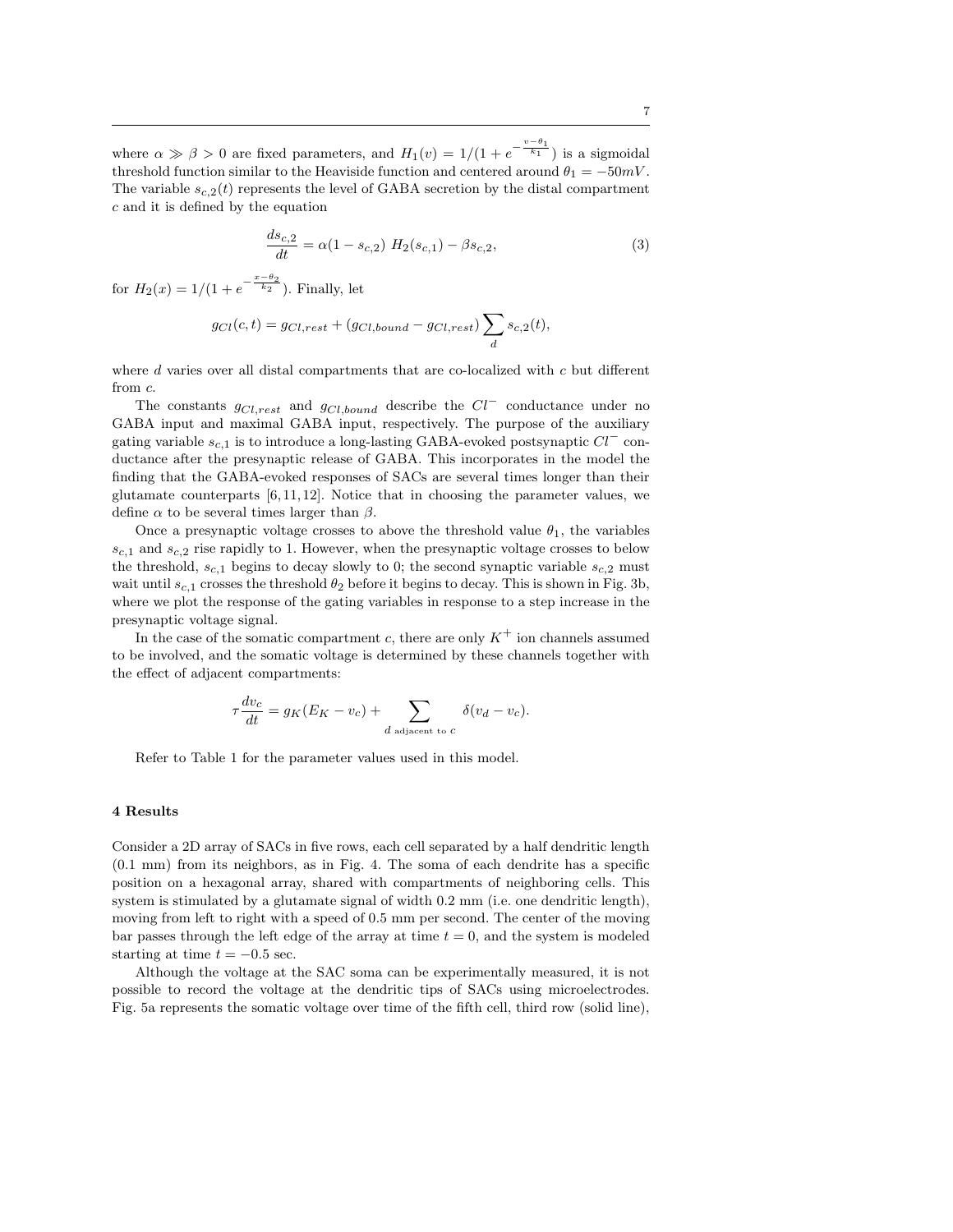

Fig. 3 a. Each SAC was modeled using a hexagonal array of six dendrites. Each dendrite had one proximal and one distal compartment. One additional compartment was used to represent the cell soma. Several cells were then synaptically linked together for the full model. b. Response of the Cl<sup>−</sup> gating variables (bottom) to a step increase in the presynaptic voltage signal (top). The dashed line corresponds to  $\theta_1$ . The variables  $s_{c,1}$ ,  $s_{c,2}$  are drawn using dashed and solid lines respectively. c. Same graph, but with a shortened delay produced by using the different parameter values  $\alpha = 240, \beta = 18, \theta_2 = 0.6$ .



Fig. 4 A 2D array of five rows of SACs with 6-7 cells/row was stimulated with a glutamate signal of width 0.2 mm moving at a speed of 0.5 mm/s (SAC diameter  $= 0.4$  mm). Each cell is rotated and slightly displaced in this figure for visualization purposes.

for a simulation containing a long GABA reabsorption delay as in Fig. 3b. and a  $Cl^-$  potential gradient along the SAC dendrites from  $-45mV$  proximally to  $-80mV$ distally. Fig. 5b shows an experimental patch-clamp recording of the somatic response to a light stimulus of the same width and speed. Although not every feature of the somatic experimental voltage is reproduced by the model, several qualitative features of the experimental measurements are captured (e.g. the amplitude and time course of the depolarization).

However, because the dendritic tips of SACs are thought to be the sites from which SACs release transmitter onto DS GCs and onto other SACs [8], the more interesting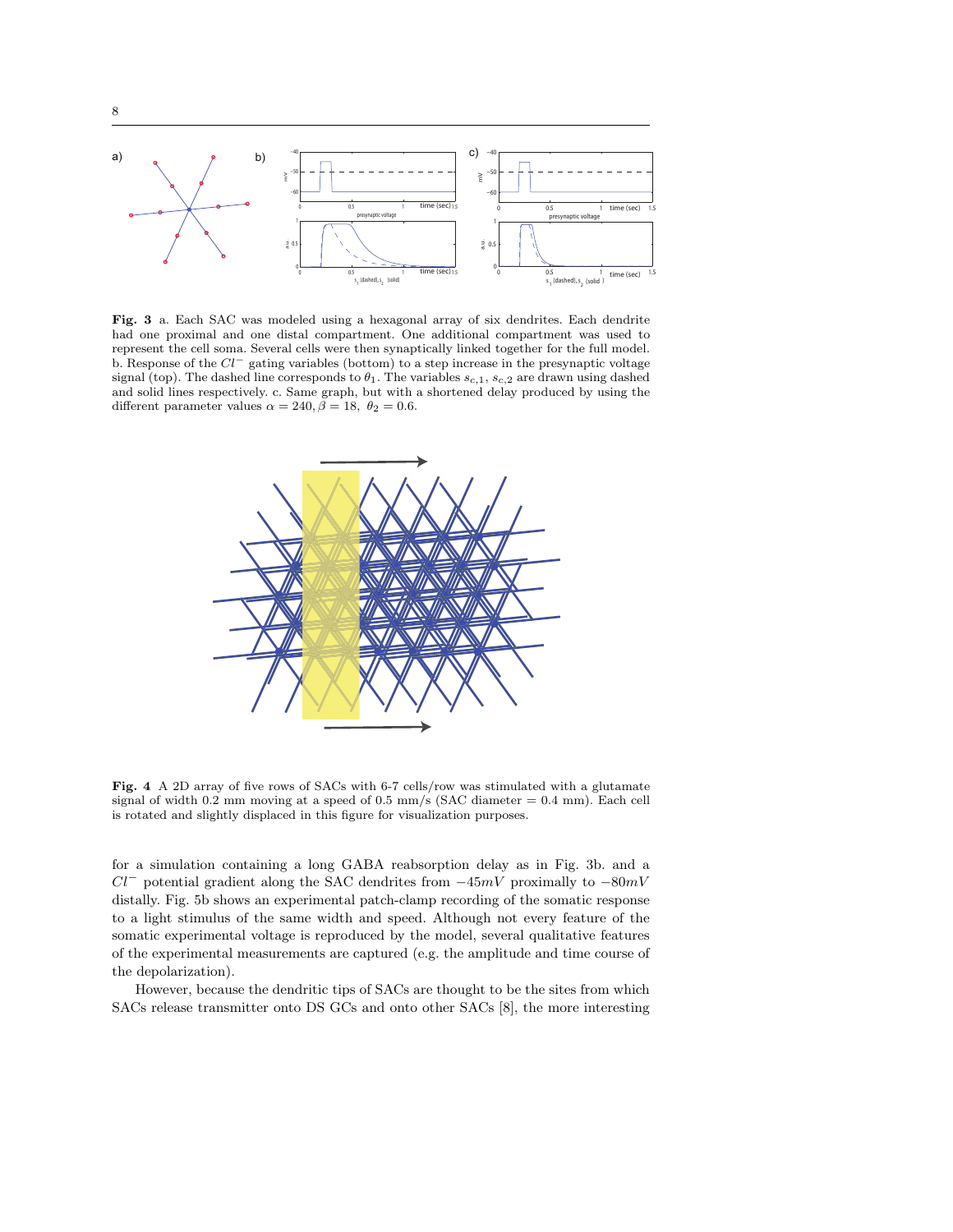

Fig. 5 a. Dendritic voltages of the right (dashed) and left (dotted) dendritic tips of the fifth cell, third row. Note the stronger depolarization of the right, compared to the left, dendritic tip to the moving glutamate stimulus. The somatic voltage over time is shown as a solid line. b. An experimental measurement of the somatic voltage of a SAC to a moving light stimulus of the same width and speed.

| $E_{glu}$ :<br>$E_{Cl, proximal}$ :<br>$E_{Cl,distal}$ :<br>$E_K$ : | $0 \, \mathrm{mV}$<br>$-45$ $mV$<br>-80 $mV$<br>$-94.7~mV$ | $g_{glu,rest}$<br>$g_{glu, bound}$ .<br>$g_{Cl,rest}$ :<br>$g_{Cl,bound}$ :<br>$g_K$ : | $1/60~(G\Omega)^{-1}$<br>$1/6~(G\Omega)^{-1}$<br>$1/72~(G\Omega)^{-1}$<br>$1/2.4~(G\Omega)^{-1}$<br>$1/40~(G\Omega)^{-1}$ |
|---------------------------------------------------------------------|------------------------------------------------------------|----------------------------------------------------------------------------------------|---------------------------------------------------------------------------------------------------------------------------|
| $\theta_1$ :                                                        | $-50~mV$                                                   | k <sub>1</sub>                                                                         | $0.2 \ mV^{-1}$                                                                                                           |
| $\theta_2$ :                                                        | 0.3                                                        | k <sub>2</sub>                                                                         | 0.02                                                                                                                      |
| $\tau$ :                                                            | 0.03 s                                                     | SAC diameter:                                                                          | $0.4 \;mm$                                                                                                                |
| $\delta$ :                                                          | 1/3;                                                       | glu signal speed:                                                                      | $0.5 \; mm/s$                                                                                                             |
| $\alpha$ :                                                          | $80 s^{-1}$                                                | glu signal width:                                                                      | $0.2 \;mm$                                                                                                                |
| $\beta$ :                                                           | $6s^{-1}$                                                  | integration interval:                                                                  | $(-0.5 s, 2.4 s)$                                                                                                         |

Table 1 The baseline parameter values used in this system. For a derivation of reversal potentials and conductance values, refer to Dmitriev et al. [6].

behavior of the model takes place at the dendritic tips of the cells. We concentrate on the fifth cell from left to right, third row, for display purposes (which receives input from multiple neighboring distal compartments). Nevertheless a similar behavior is observed along all neighboring cells (i.e. as long as sufficiently many cells remain on the left to produce the necessary network effects). In Fig. 5a we also display the voltage of the left and right dendritic tips of the same cell over time (dotted and dashed respectively). Note that the highest voltage reached by the right dendritic tip is much higher than that at the left dendritic tip — this would allow the cell to send a signal downstream to the DS GC only from dendritic tips pointing in the direction of the light motion, as described in the previous sections. This asymmetric response constitutes the essential directionally selective behavior produced in this model.

#### 5 Model Analysis

#### 5.1 Parameter Sensitivity

In order to better understand the mechanisms underlying direction selectivity, we have analyzed how solutions of the model depend on changes in a number of parameters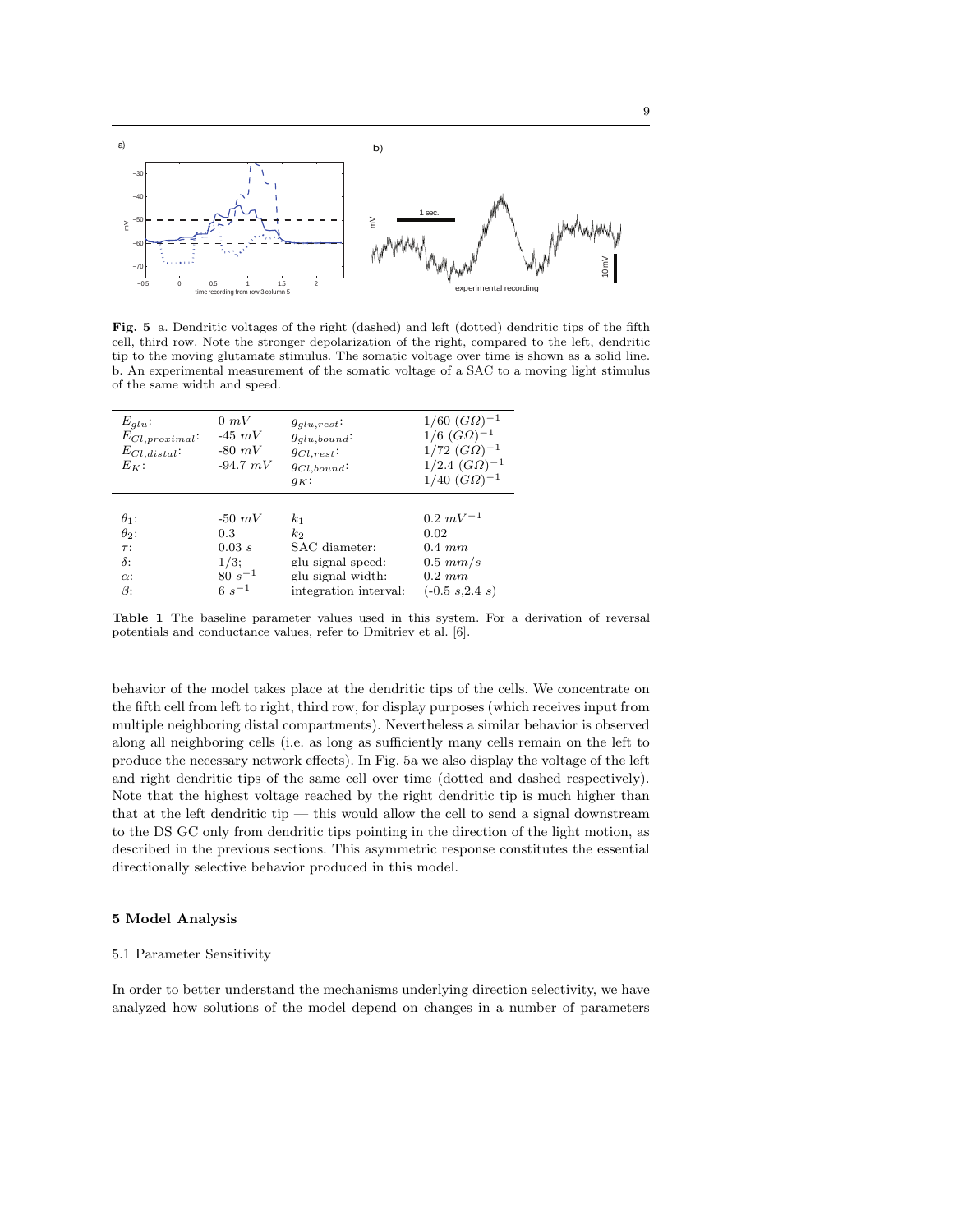

Fig. 6 The performance of the model is examined by changing the parameter values in several ways. Once again, the solid, dashed, and dotted lines represent the voltages over time at the soma, right tip and left tip respectively. a) The full model useding the parameter values in Table 1. b) The delay in GABA channel closing time is reduced, by multiplying  $\alpha$ ,  $\beta$  by 3 and doubling  $\theta_2$  (i.e. the postsynaptic  $Cl^-$  conductance closely reflects the presynaptic voltage). The Cl<sup>−</sup> gradient along the SAC dendrites is as in case a) and Table 1. The DS effect is preserved almost intact in this case. c-d, the GABA  $(Cl^-)$  reversal potential gradient from Fig. 2b is eliminated, and it is replaced by a constant reversal potential of −55 mV, corresponding to the absence of active the  $Cl^-$  cotransporters (c) or  $-80$  mV, corresponding to the presence of the  $K^+$ -Cl<sup>−</sup> cotransporter located along the entire length of the dendrites (d). A DS effect is preserved in the inhibitory case d), but not in the shunting case c). In cases c) and d), the delay in GABA channel closing is as in case a) and Table 1.

from the original parameter set. In the simulations shown in Fig. 6, we eliminate or change two important features of the model: the delay in GABA channel closing and the gradient of intracellular chloride along the length of the dendrite. In Fig. 6a, we present the full model using the parameter set in Table 1, including a gradient in the Cl<sup>−</sup> equilibrium potential and a full GABA channel delay. In Fig. 6b, the GABA channel open time in response to a voltage increase is substantially reduced by dividing  $\tau_{GABA}$  and multiplying  $\alpha$ ,  $\beta$  by a factor of 3. Next, as described in Fig. 2, a constant  $Cl^-$  reversal potential of -55 mV, which equals the resting membrane potential, corresponds to the condition in which there are no active Cl<sup>−</sup> cotransporters on the dendrites. In this case, activation of  $GABA_A$  receptors opens  $Cl^-$  channels, but does not produce a potential change, although it can decrease the amplitude of concomitant glutamate-evoked depolarizations due to shunting inhibition. In contrast, a constant Cl<sup>−</sup> reversal potential of -80 mV corresponds to the condition in which the  $K^+$ - $Cl^-$  cotransporter is located along the entire length of the SAC dendrites and the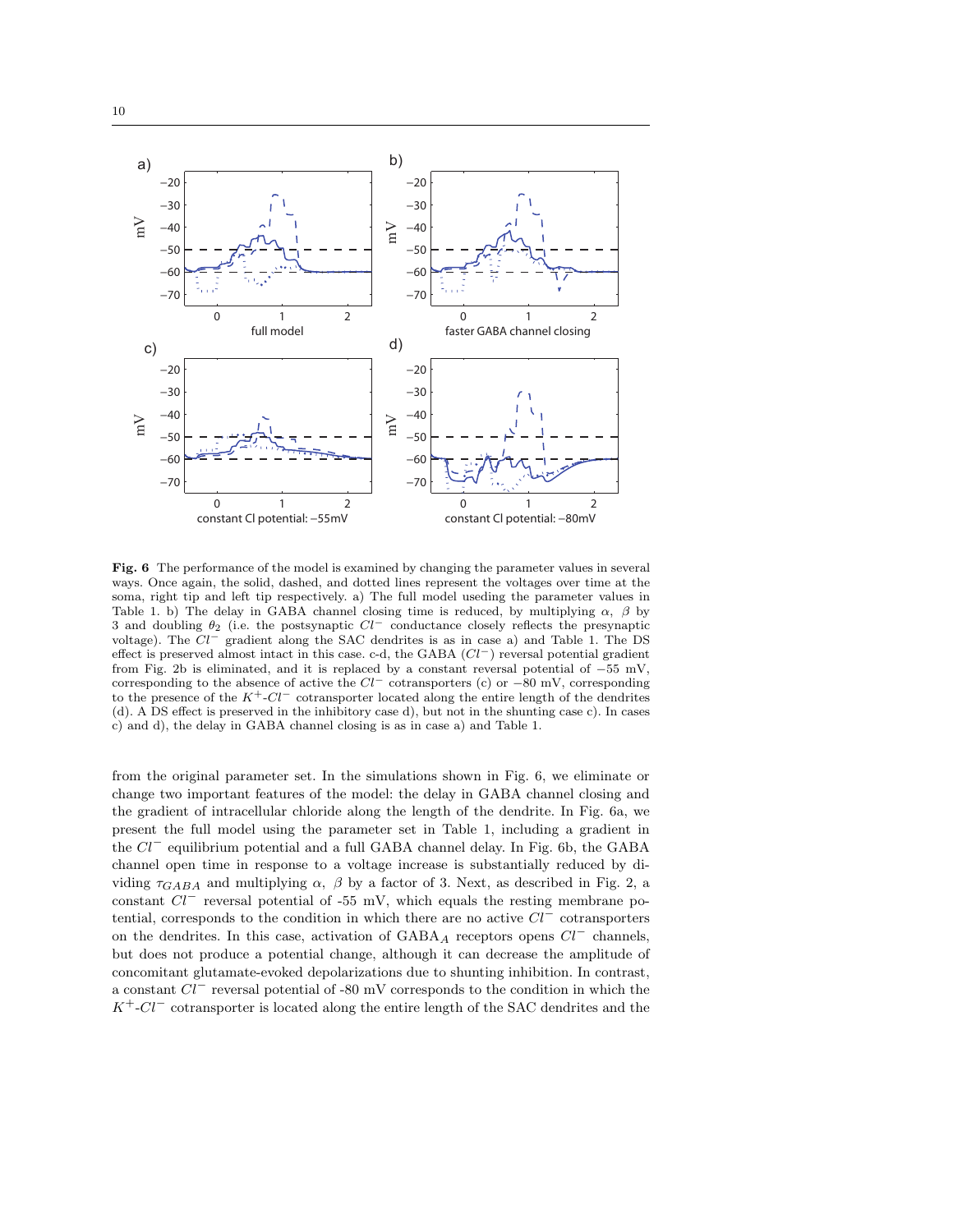

Fig. 7 Sensitivity of the full model (a.) to various other parameter changes – the horizontal and vertical axes correspond to time and membrane potential, respectively. b.-c. A 3-fold decrease and increase of the glutamate stimulus speed. d.-e. A 3-fold decrease and increase of the connection parameter  $\delta$ . f.-g. A 5 mV decrease and increase of the parameter  $\theta_1$ . h-i. The voltage is recorded (using the standard parameter set) from a different cell in the array: row 2, column 6 (h), and row 3, column 1 (i); notice that the voltage behavior in h is very similar to a, but that DS completely breaks down in i.



Fig. 8 a) A SAC with three compartments per dendrite, illustrating the number of somatic compartments within a dendrite length of the soma. Using this criterion, the cell has a coverage factor of around 36. Notice that the displayed somas that are not touching the cell are nevertheless part of cells with dendrites that colocalize and interact with the cell. b) The voltage potentials for this three-compartment model. c) A generalized simulation was implemented with a 4x12 array of such SACs, and the voltages shown were measured at the cell in row 4, column 8.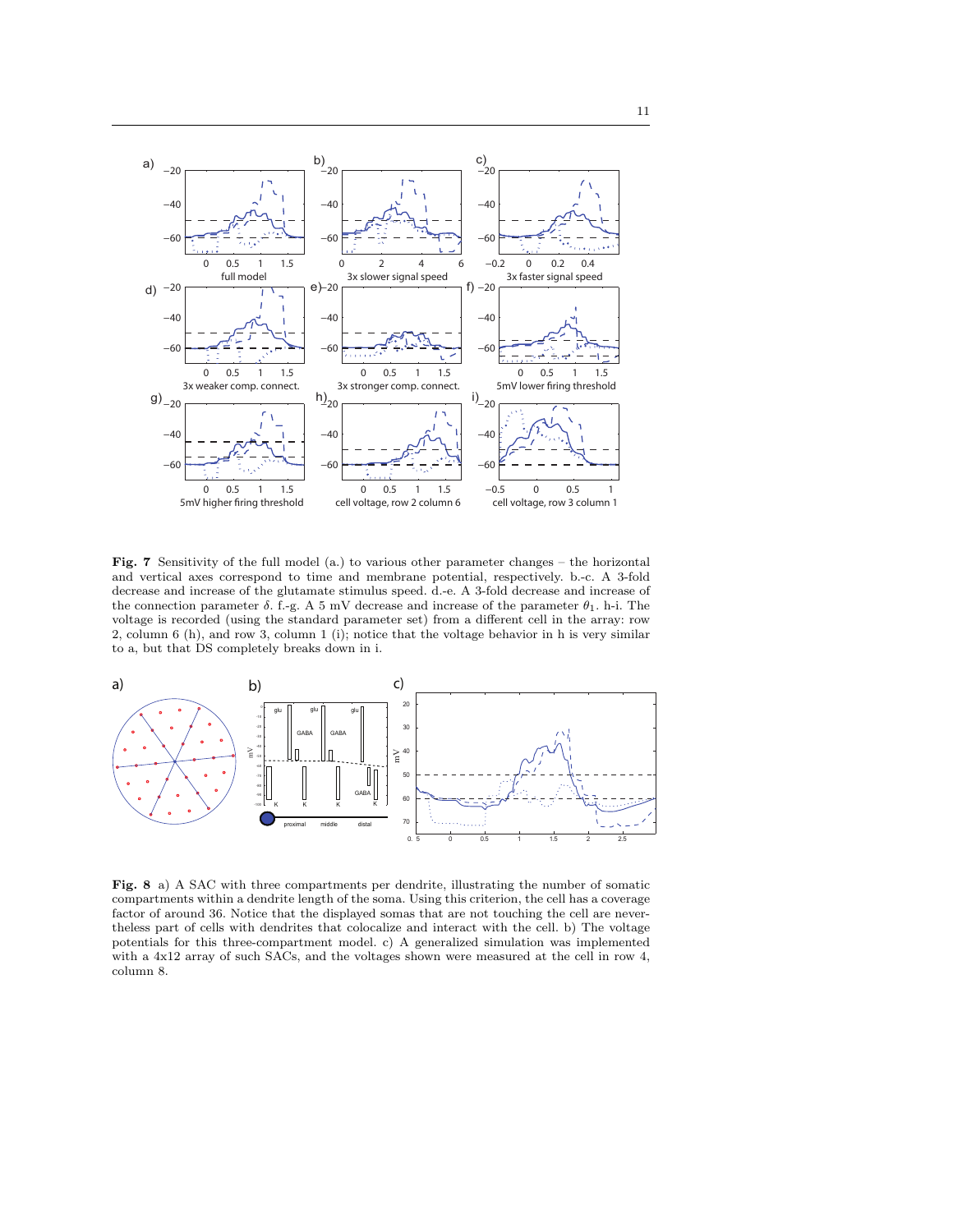| DSI    | $\overline{A}$ |
|--------|----------------|
| 0.6282 | 9.9714         |
| 0.5241 | 7.1710         |
| 0.5218 | 0.7899         |
| 1.0437 | 3.9245         |
| 0.6172 | 4.3129         |
| 0.4009 | 31.2267        |
| 0.6262 | 3.3144         |
| 0.7674 | 12.8596        |
| 0.2376 | $\Omega$       |
| 0.8430 | 3.8467         |
| 0.6253 | 6.9536         |
| 0.6356 | 10.7029        |
| 0.0366 | 13.1888        |
| 0.679  | 6.5            |
|        |                |

12

**Table 2** A quantification of the DS response for the different parameter sets. Let  $m_1$  and  $m_2$ be the maximum voltage over time at the left and right dentritic tips respectively (fifth array cell unless noted). Let r be the average resting potential. Then  $DSI := [(m_2 - r) - (m_1$  $r$ )/ $[(m_2 - r) + (m_1 - r)]$ . The second column corresponds to the area A bounded by the right dendritic voltage above the upper threshold line.

 $Na^+$ -K<sup>+</sup>-Cl<sup>−</sup> cotransporter is absent. In this case, GABA<sub>A</sub> receptor activation hyperpolarizes the cells and decreases the amplitude of glutamate-evoked depolarizations to a greater extent. Fig. 6c and d show that the DS effect is reduced in the absence of active cotransporters, but preserved, although somewhat diminished (see below), in the presence of a constant inhibitory  $Cl^-$  gradient, respectively.

In Table 2, we provide two quantitative measures of the graphs in Fig. 6 and Fig. 7, by calculating for each case the direction selectivity index (DSI) and the area, A, under the right voltage curve that is bounded from below by the firing threshold line. The definition of DSI is given in the Table caption. Computation of the area A is a useful additional measure of the degree of direction selectivity because this area is larger when there is a strong maximum depolarization (which is what DSI measures), but also when the depolarization is sustained over a longer period of time. Because larger values of the area A indicate increased neurotransmitter secretion, the area A is a useful complementary measure of the degree of direction selectivity. Although the graphs in Fig 6b,c,d all have a DSI that is similar to that of the full model in Fig 6a, they all show a smaller area (see Table 2, lines 2-4, rightmost column) compared to the full model (see Table 2, line 1, rightmost column), suggesting that the full model produces the strongest overall DS behavior due to the sustained depolarization exhibited at the right dendritic tip. Moreover, the more than 10-fold smaller area produced by a constant  $Cl^-$  potential = −55 mV (i.e. absence of active  $Cl^-$  cotransporters on SAC dendrites), compared to the full model, further suggests that DS is dependent on  $Cl<sup>−</sup>$ cotransporter activity.

We also consider in Fig. 7 parameter changes that alter the speed of the moving glutamate stimuli, the strength of the compartmental connection, and the voltage threshold for GABA signaling. The system was robust under these changes, with the exception of the compartmental connection parameter which, if strengthened by a factor of 3, greatly reduced the DS effect. We also illustrate how a nearby cell in the array presents the same DS response as the baseline cell (row 3, column 5); however a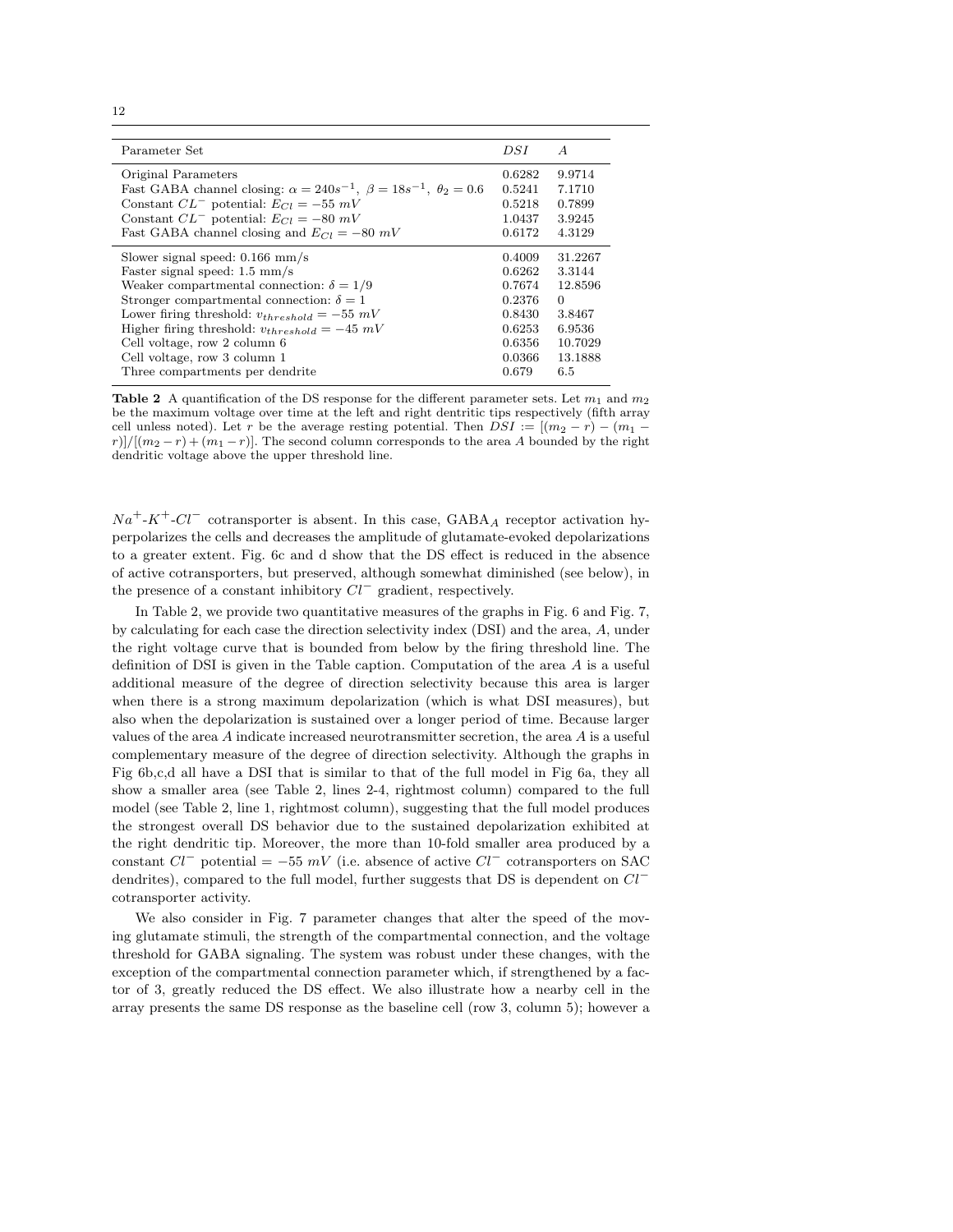cell located near the left edge has a substantially reduced DS (Fig. 7i). This suggests that sufficiently many cells need to be modeled on the left side of the recorded cell to provide sufficient inhibitory input. Recording the voltages in a cell on the right half of the array seems to produce very similar results as in Fig. 5a (see Fig. 7h.).

Finally, we generalize our simulations to SACs which have three compartments per dendrite instead of two. Each compartment is modeled identically as in the two compartment case, and only the tip of each dendrite is assumed to release GABA. The distance between two neighboring cells is now one third of a dendritic length instead of one half. The  $Cl^-$  reversal potentials are assumed to be  $(-45, -45, -80)$  mV along the proximal, middle and distal dendritic compartments, respectively, of each dendrite, see 8b. Otherwise the same parameters are used as in the original two compartment model (Figs. 6a, 7a). Fig. 8c shows that the directionally selective effect is still present in this case; in fact, in the right half of the array, all cells behave in a similar way as in Fig. 8c (see Table 2 for the DSI and the area index). This shows also that the DS behavior is robust to models with a closer spacing between cells, allowing for a higher coverage factor. In addition, notice that the increase in dendritic overlap results in a somatic voltage response that includes hyperpolarizations immediately before and after the depolarization, a somatic response that more closely approximates the somatic voltage response that has been experimentally-measured with patch-clamp recording [11].

#### 5.2 GABA and Glutamatergic Waves

Let us take a closer look at the presence of glutamate and GABA signals along the cells in this network. The presence of glutamate represents the input signal as described above. A measure of the presence of GABA is the conductance level of the GABA ion channels, as given by the variable  $s_2(t) \in [0, 1]$  at any given compartment. Given a region R in space and a time t, one can add the variable  $s_1(t)$  over all compartments in  $R$  to obtain a quantitative proxy for the presence of GABA in that region. Given that the spatial location of the left and right dendritic tips of the fifth array cell are  $(3,0)$  and  $(7,0)$  respectively, this is done along the time axis in Fig. 9 for the regions  $R = \{(x, y) | 2.5 \le x \le 3.5\}$  and  $R = \{(x, y) | 6.5 \le x \le 7.5\}$ , to measure the presence of GABA around these two compartments, respectively. The region marked by the vertical bars represents the presence of a glutamate signal at each compartment over time.

Fig. 9a and b show how a GABA wave is generated in this system, as GABA is signaled by the different SACs in the network. Note that this wave both precedes and succeeds the glutamate wave: as each cell's leftmost dendrites are depolarized, the depolarization spreads along the dendrites and through the cell soma, ensuring that some GABA is released even before the glutamate wave reaches a given location. Also recall that the extracellular GABA concentration remains high for a delayed period of time after it has been released. (The form of the final GABA wave ideally should be independent of the location of the region  $R$  along the  $x$ -axis — nevertheless the function in Fig. 9b is not exactly a translation of that in Fig. 9a, since around  $x = 5$ the system has not yet converged to its final wave-like form.)

The waves shown in Fig. 9a and b help to explain the voltage dynamics at the two dendritic tips, which are displayed for comparison in Fig. 9c and d. Note, for instance, that the voltage at the left dendritic tip changes around  $t = -0.2$  sec and that it is an inhibitory response to the appearance of the GABA wave in Fig. 9a. Then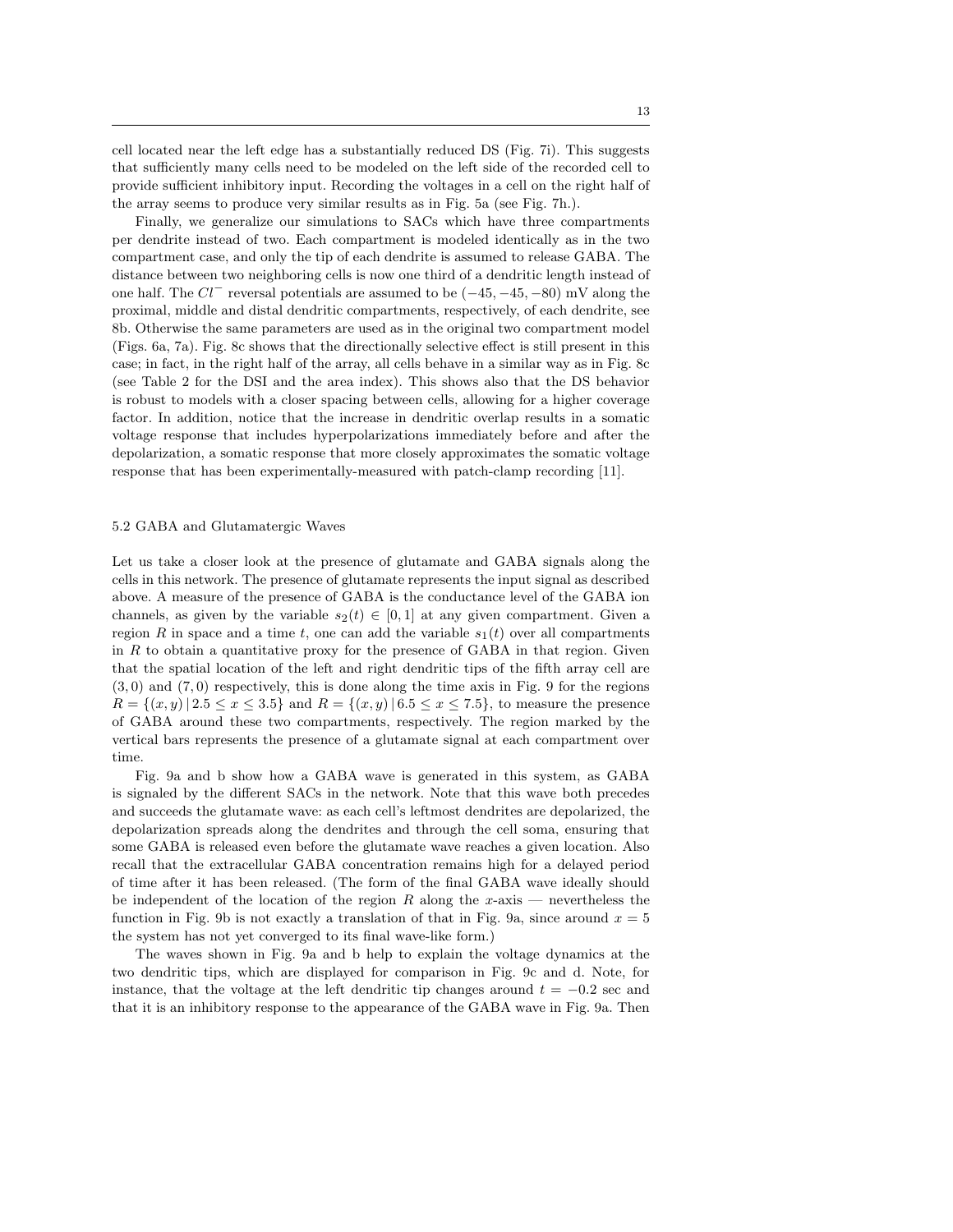

Fig. 9 GABA and glutamate waves around the location of the left (a) and right (b) dendritic tips of the fifth cell in the array. The vertical lines mark the time intervals when a glutamate signal is present over the compartment. For every time  $t$ , the curves in a. and b. represent the sum of the variables  $s_1$  along all compartments in  $R = \{(x, y) | 2.5 \le x \le 3.5\}$  (a.) and  $R = \{(x, y) | 6.5 \le x \le 7.5\}$  (b.) respectively. The voltages of each compartment over time are displayed in c. and d. for comparison.

around  $t = 0.1$ , the curve depolarizes for a time interval coinciding with the presence of the glutamate signal, up to about  $t = 0.5$ . The strongest depolarization of the right dendritic tip also coincides with the secretion of glutamate in that position (Fig. 9b,d).

But if the voltage at both tips was only a response to the local GABA and glutamate waves, then the maximum voltages should be similar, since there is no substantial difference between the waves at both compartments. An ultimate explanation of the DS effect must, therefore, come from elsewhere. Notice that between  $t = 0.5$  sec and  $t = 1.0$  sec, the right dendritic tip experiences a depolarization which does not have a counterpart in the voltage at the left dendritic tip. This depolarition is due to the spread of voltage from other compartments inside the same cell, especially the proximal compartments which contain  $Na^+$ - $K^+$ - $Cl^-$  and are thus depolarized by GABA.

This effect of the spread of voltage along adjacent dendritic compartments is analogous to that described in Tukker et al [18]. In that paper, the authors describe a wave, which seems to originate at the soma and then spreads through the dendrites. See also the earlier work by Borg-Graham and Grzywacz [3], where they also find such an effect in the spread of voltage between adjacent SAC dendritic compartments. This inter-compartmental behavior takes place in our model as well: as each compartment changes its voltage due to local stimuli, it affects neighboring compartments, including eventually the soma. From the soma this change reaches other compartments. The effect is much more noticeable at the right dendritic tip than at the left. This is because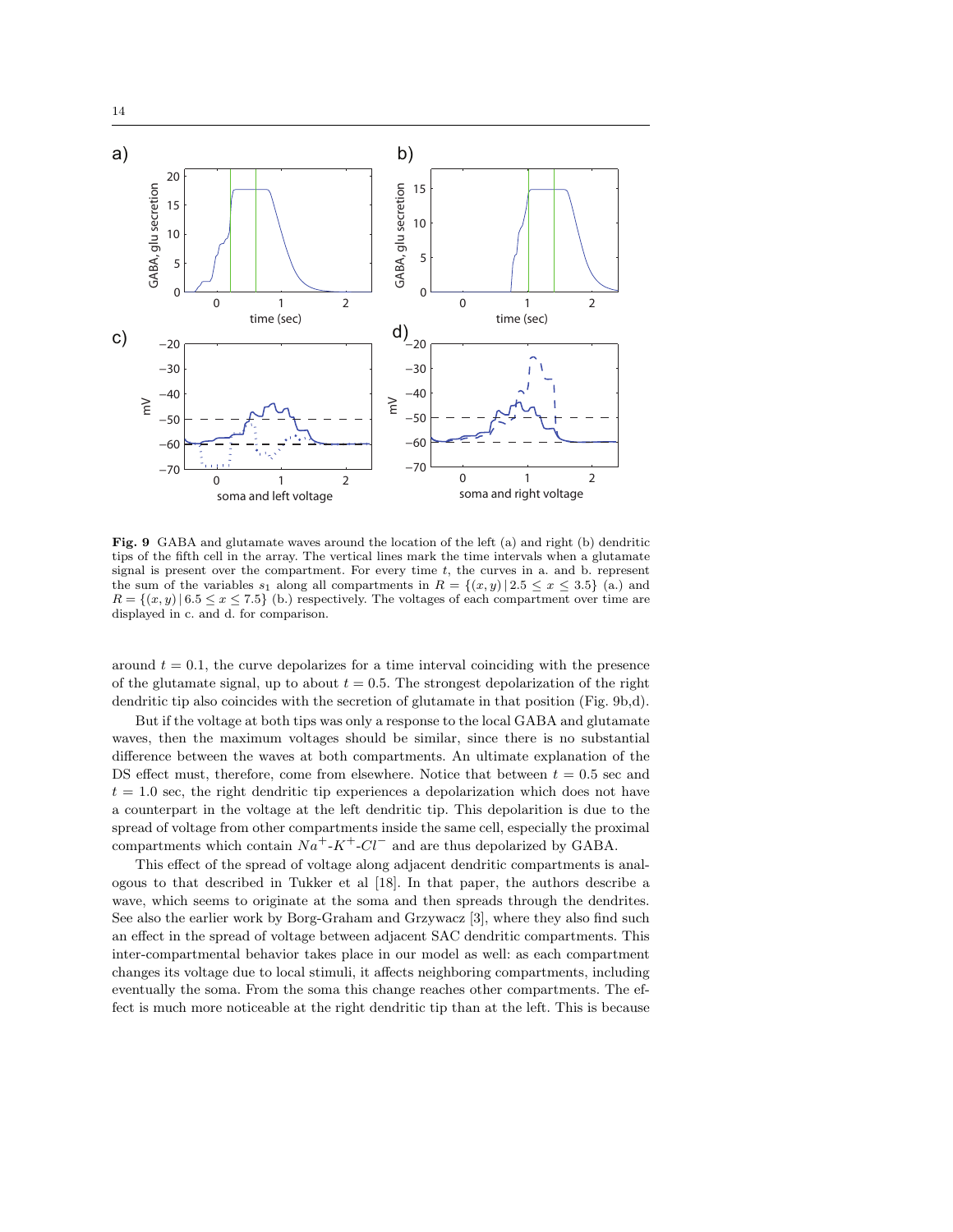the left compartment is still being hyperpolarized by GABA due to the delayed closing of the GABA channels: indeed, when the GABA channels close more quickly in Fig. 6b, this depolarization also appears at the left dendritic tip.

Even when this intercompartmental voltage spread, which is produced primarily by GABA at the  $Na^{+}$ - $K^{+}$ - $Cl^{-}$ -containing proximal dendritic compartments, reaches both the left and right dendritic tips, its timing with respect to the glutamate wave provides another asymmetry: the glutamate-induced depolarization at the left tip takes place early on, before the voltage spread has yet occurred; therefore, the intercompartmental voltage spread causes a second activation of the left tip at a later time. However, the spread reaches the right dendritic tip before the glutamate wave, producing a longer, more sustained depolarization at the right dendritic tip, when GABA depolarizes the proximal compartments and hyperpolarizes the distal compartments (Fig. 6a), compared to when GABA hyperpolarizes both the proximal and distal compartments (Fig. 6d). This double depolarization of glutamate and GABA also provides for a higher maximum voltage at the right tip. It is these effects that ultimately explain the DS response in this model.

## 5.3 Discussion

The results of our model suggest that several factors are essential in the generation of a robust DS light response difference at the left and right dendritic tips of SACs. First, we found a strong DS response difference when our model incorporated a 2D network of overlapping SACs. In contrast, the DS response difference was greatly reduced when the amount of input from other SACs was low, as occurred for SACs on the left edge of the 2D array.

Second, although a typical antagonistic, center-surround receptive field organization, in which the Cl<sup>−</sup> potential was -80 mV along the entire SAC dendritic tree and GABA response duration was relatively short (see Table 2, line 5, rightmost column), produced a DS response difference at the left and right dendritic tips, our model also shows, when one considers both the amplitude and duration of the depolarization at the right dendritic tip (see the indices in Table 2, especially the index in the rightmost column), that a Cl<sup>−</sup> gradient along the dendrites and the delayed closure of GABA channels on SAC dendrites both increase the DS effect. When the  $Cl^-$  potential was equal to -55 mV throughout (i.e.  $Cl^-$  cotransporter activity was absent), the left dendritic tip was not substantially inhibited and the right dendritic tip was not substantially depolarized during the glu wave, and the area A was reduced 10-fold, compared to the full model. If on the contrary the Cl<sup>−</sup> potential was set to -80 mV throughout, the voltage spread between adjacent dendritic compartments was weakened, and the depolarization at the right tip, though strong, was short lived compared to the full model. These latter two findings suggest that direction selectivity is dependent on the presence of  $K^+ - Cl^-$  cotransporter activity (i.e. a hyperpolarizing surround) and not simply that GABA evokes a shunting inhibition (but see Borg-Graham [3]). In addition, as shown in Table 2 (rightmost column), if GABA hyperpolarizes SAC dendrites along their entire length due to  $K^+ - Cl^-$  cotransporter activity along the length of the dendrites, the depolarization at the right dendritic tip is of large amplitude, but short-lived compared to the full model in which the  $Na^+ - K^+ - Cl^$ and  $K^+ - Cl^-$  cotransporters are located in the proximal and distal compartments, respectively, of SAC dendrites. The prolonged depolarization at the right dendritic tip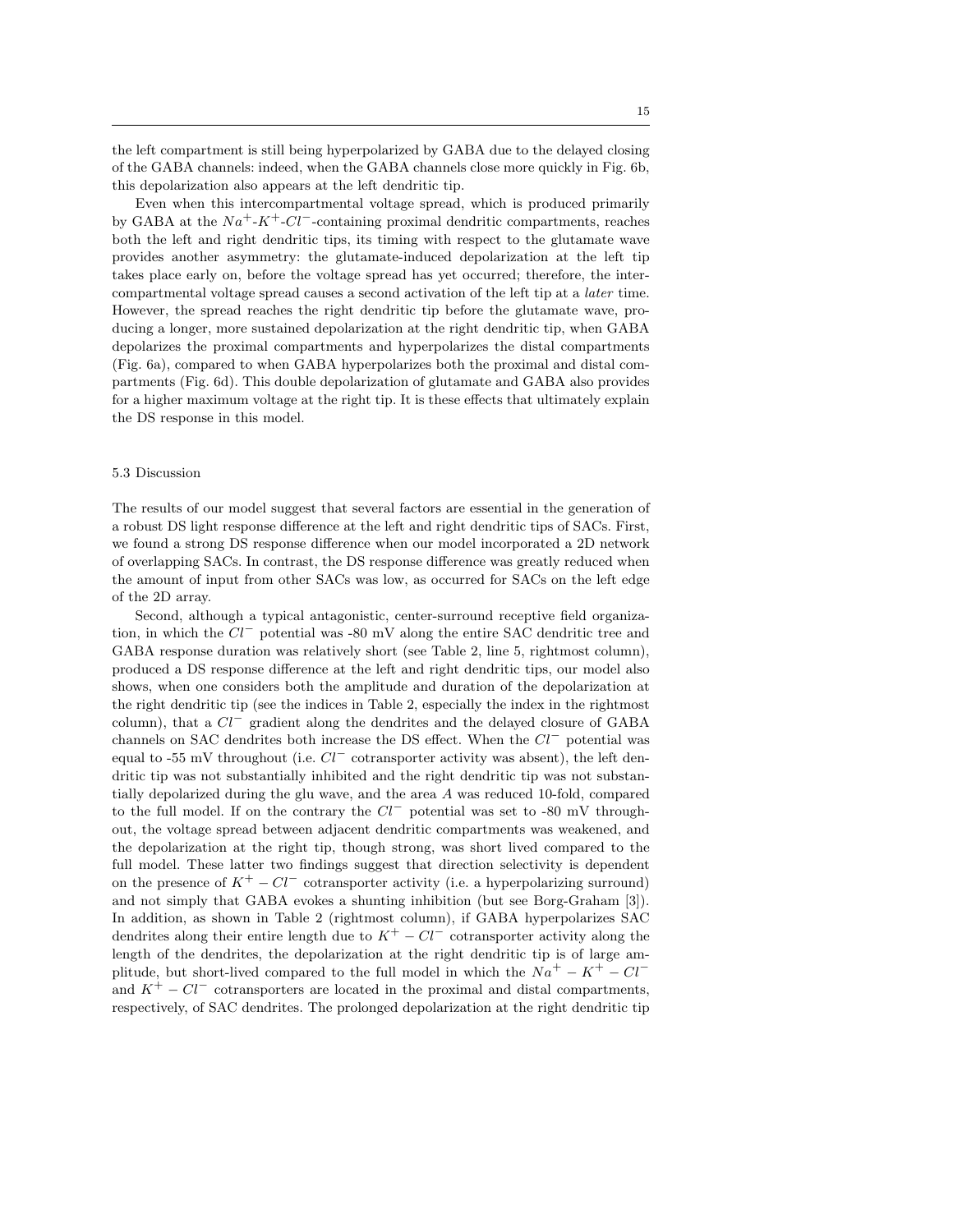due to the GABA-evoked depolarization of the proximal,  $Na^{+} - K^{+} - Cl^{-}$  containing compartments would produce a prolonged release of GABA from the right dendritic tips, resulting in a more effective shunting inhibition of bipolar cell-evoked glutamate depolarizations of ON-OFF DS GCs.

Our model suggests the following mechanism for direction selectivity of SACs: as the light moves across the network of cells, two fronts or 'waves' of neurotransmitter secretion develop, a narrow glu wave and a broader GABA wave. These neurotransmitter waves induce a special inter-compartmental voltage spread, especially a depolarization of the dendritic sections which are close to the soma. At the dendritic tips pointing in the direction of the stimulus motion, this intercompartmental voltage spread protects against GABA inhibition and acts together with the glutamate wave to create a strong and sustained depolarization. At the opposite dendritic tips the glutamate depolarization takes place under sustained GABA inhibition, before the spread of voltage between dendritic compartments occurs.

#### References

- 1. F. R. Amthor, K. T. Keyser and, N. A. Dmitrieva. Effects of the destruction of starburstcholinergic amacrine cells by the toxin AF64A on rabbit retinal directional selectivity. Visual Neuroscience, 19:495-509, 2002.
- 2. H.B. Barlow, R.M. Hill, and W.R. Levick. Retinal ganglion cells responding selectively to direction and speed of image motion in the rabbit. J. Physiol., 173:377-407, 1964.
- 3. L.J. Borg-Graham and N.M. Grzywacz. A model of the directional selectivity circuit in retina: transformations by neurons singly and in concert. In T. McKenna, J. Davis, and S.F. Zornetzer, editors, Single Neuron Computation, pages 347–375. Academic Press, 1992.
- 4. J.H. Brandstatter, U. Greferath, T. Euler, and H. Wässle. Co-stratification of gabaa receptors with the directionally selective circuitry of the rat retina. Visual Neuroscience, 12(2):345–358, 1995.
- 5. N. Brecha, D. Johnson, L. Peichl, and H. Wassle, Cholinergic amacrine cells of the rabbit retina contain glutamate decarboxylase and GABA immunoreactivity. Proc. Natl. Acad. Sci. USA, 85:6187-6191, 1988.
- 6. A.V. Dmitriev, K.E. Gavrikov, and S.C. Mangel. Spatial and temporal asymmetries that underlie the directionally selective light responses of starburst amacrine cells in the retina. Manuscript in preparation.
- 7. T. Euler, P.B. Detwiler, and W. Denk. Directionally selective calcium signals in dendrites of starburst amacrine cells. Nature, 418:845–852, 2002.
- 8. E. V. Famiglietti. Synaptic organization of starburst amacrine cells in rabbit retina: analysis of serial thin sections by electron microscopy and graphic reconstruction. J. Comp. Neurol. 309:40-70, 1991.
- 9. S.I. Fried, T.A. Munch, and F.S. Werblin. Mechanisms and circuitry underlying directiional selectivity in the retina.  $Nature$ ,  $420:411-414$ ,  $2002$ .
- 10. K.E. Gavrikov, A.V. Dmitriev, K.T. Keyser, and S.C. Mangel. Cation-chloride cotransporters mediate neural computation in the retina. PNAS, 100(26):16047–16052, 2003.
- 11. K.E. Gavrikov, J.E. Nilson, A.V. Dmitriev, C.L. Zucker, and S.C. Mangel. Dendritic compartmentalization of chloride cotransporters underlies directional responses of starburst amacrine cells in retina. PNAS, 103(49):18793–18798, 2006.
- 12. S. Lee, and Z. J. Zhou. The synaptic mechanism of direction selectivity in distal processes of starburst amacrine cells. Neuron 51: 787-799, 2006.
- 13. R.H. Masland. Directional selectivity in retinal ganglion cells. In L.M. Chalupa and J.S. Werner, editors, The Visual Neurosciences, pages 451-462. MIT Press, 2004.
- 14. T.A. Münch, and F.S. Werblin. Symmetric interactions within a homogeneous starburst cell network can lead to robust asymmetries in dendrites of starburst amacrine cells J. Neurophysiol, 96:471–477, 2006.
- 15. O'Malley, D.M., Sandell, J.H. and Masland, R.H. Co-release of acetylcholine and GABA by the starburst amacrine cells. J. Neurosci. 12: 1394-1408, 1992.